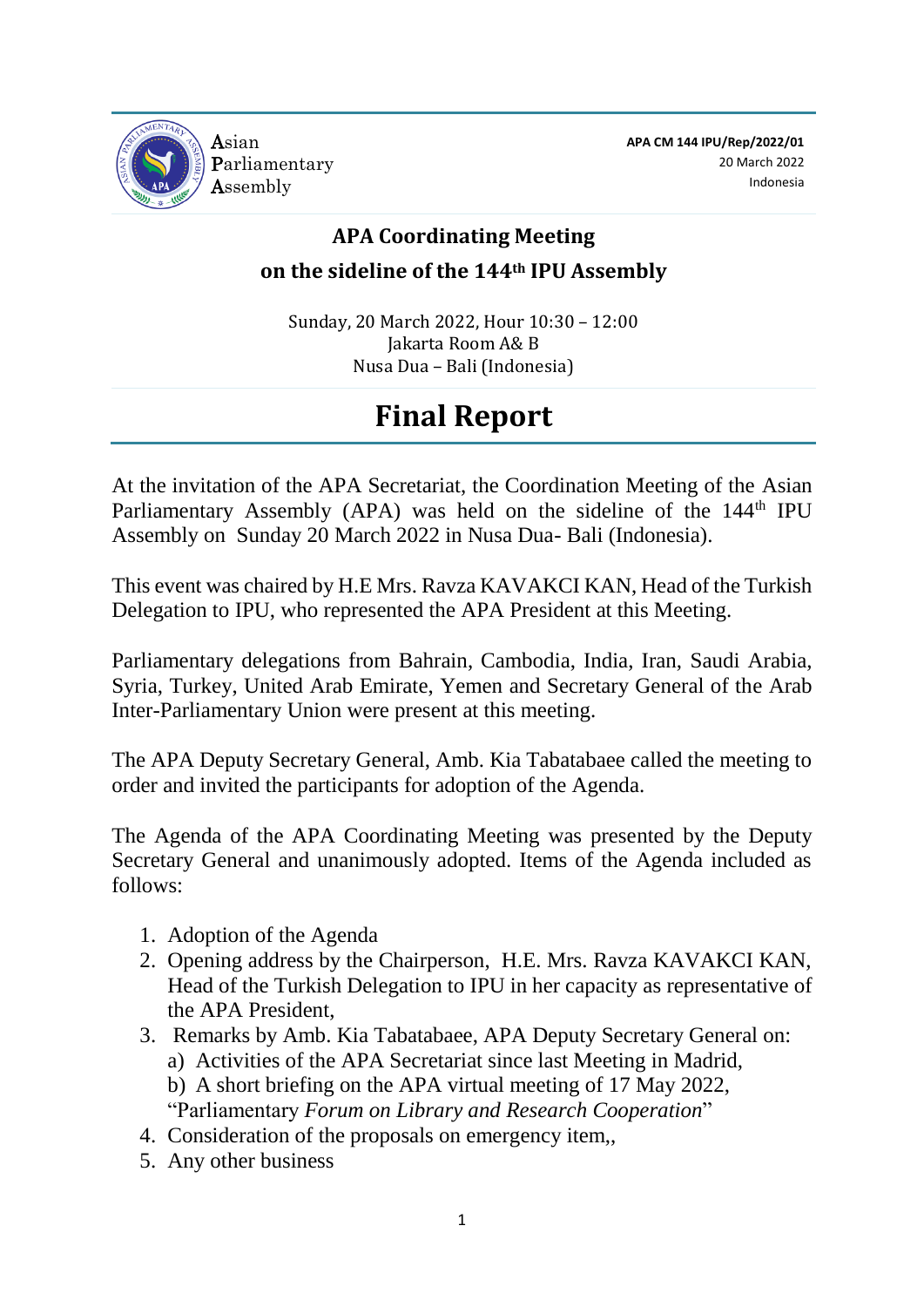## **Opening address by the Chairperson, H.E. Mrs. Ravza KAVAKCI KAN:**

Mrs. Kavakci Kan started with a few welcoming words and conveyed the wishes of H.E Mr. Mustafa SENTOP who could not attend the meeting personally.

She then touched on the military conflict currently underway in Ukraine and strongly rejected Russia's military operation against Ukraine calling this act of Russia as violation of international law and expressed her country's position for support of the sovereignty, political unity and territorial integrity of Ukraine.

She added that her country keep contacts with Russians, continuing to call on them to stop the unlawful assault and get back to the path of dialogue and diplomacy.

She then referred to APA as the largest inter-parliamentary institution in Asia, which has contributed to the stability, prosperity and development of Asia. She also called APA as an important institution of parliamentary diplomacy, which has become an essential element of the democratic contemporary world.

In another part of her speech, she underlined the efforts made by Turkey during its Term of APA Presidency to strengthen and carry the work of APA forward in cooperation with and support of the member parliaments and its General Secretariat, despite the Pandemic.

Finally she expressed hope that the worthy task of presidency is handed over to another member parliament at the next APA Plenary Meeting.

Mrs. KAVAKCI KAN underscore the APA diplomatic endeavors undertaken to carry out the planned meetings within the IPU framework in the course of endorsing multilateral mechanisms in Asia.

Therefore, she expressed her sincere hope that the meeting on the sideline of the 144th IPU Assembly would serve the purpose of strengthening and furthering the pace of parliamentary diplomacy under the Asian Parliamentary Assembly, as well as conveying our message of insisting on advancement of international cooperation and dialogue in the region.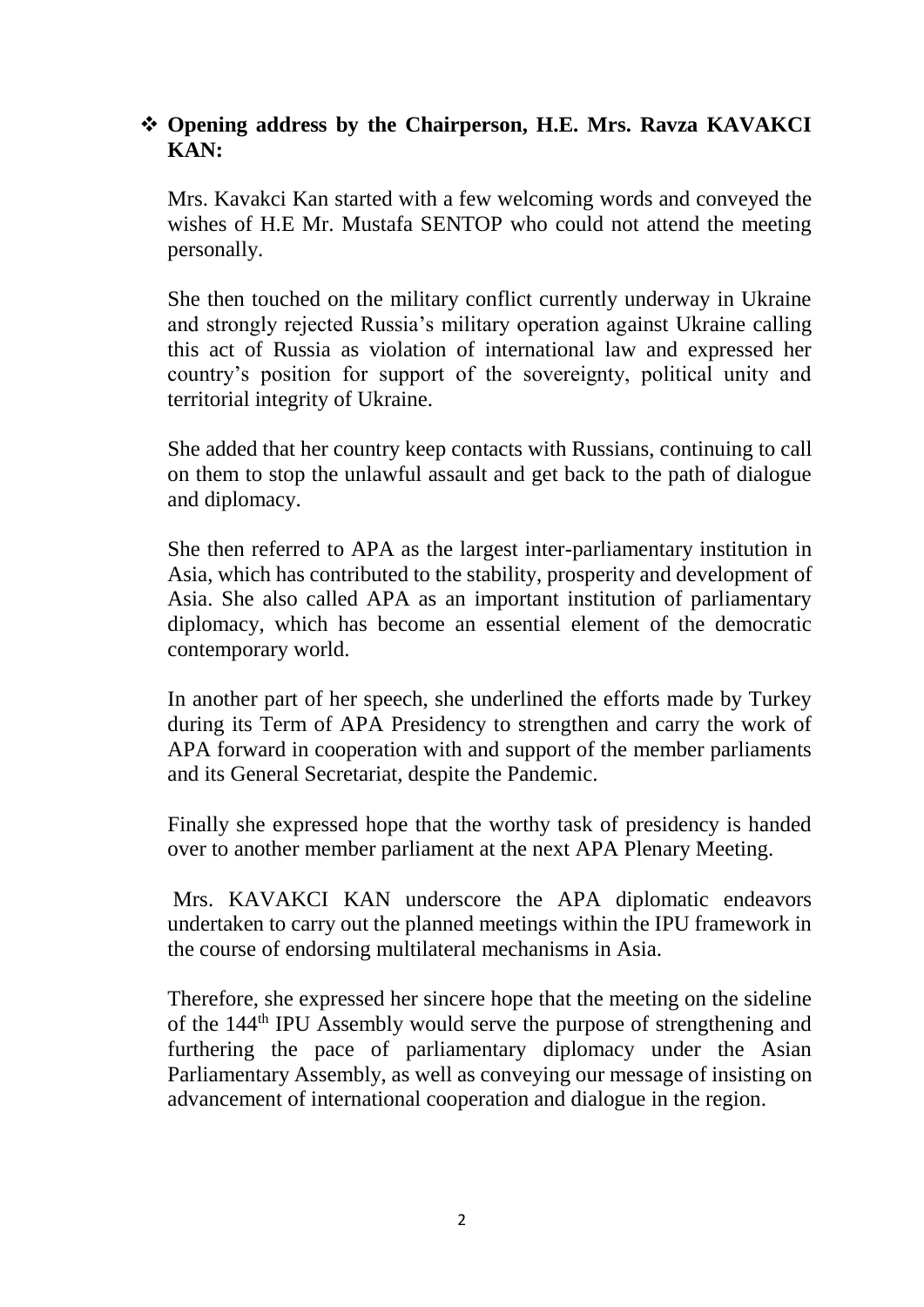She concluded her address expressing her sincere appreciation on behalf of the participants to the APA Secretariat for the organization of the meeting. [\(Attachment I\)](#page-4-0)

 **Remarks by Amb. Kia Tabatabaeee, APA Deputy Secretary General:** Mr. Tabatabaee began his address thanking the participants who honored the Secretariat invitation and attended this meeting. He also conveyed best wishes of Dr. Majidi, the APA Secretary General for not being able to personally attend this event due to some reasons beyond his control.

APA Deputy Secretary General continued by referring to the first APA Coordinating Meeting held here in Bali 15 years ago in May 2007 in the course of 116 IPU Assembly one year after the birth of the Asian Parliamentary Assembly and thanked Indonesia for its active contribution to the APA.

He said during the past one and half decades since the birth of APA, this regional organization has succeeded to gain invaluable experiences as a regional parliamentary body with an extensive number of members in the vast and densely populated Continent of Asia by benefitting from the privileges of parliamentary approaches in the face of new emerging challenges.

As regards the APA activities and its programs since the APA sideline meeting in Madrid, Mr. Tabatabaee gave a brief report in this respect , referring to all the efforts made for nomination of presidency in the coming term of 2022-2023.

As regards APA future programs, APA Deputy Secretary General touched on parliamentary research cooperation as part of the programs pursued by the APA Secretariat and the decision to convene a virtual meeting with participation of lawmakers, academia, researchers and thin tanks from across Asia for 17 May 2022.

Finally, he expressed his sincere thanks to the APA President and the Vice-Presidents who collectively made every efforts to lay the foundation of APA and the endeavors undetaken to give impetus to the success of parliamentary democracy in the whole Asia. [\(Attachment II\)](#page-6-0)

 On item 4 of the Agenda regarding the proposals for emergency Item, the Chair called on the participants to express their views in this respect.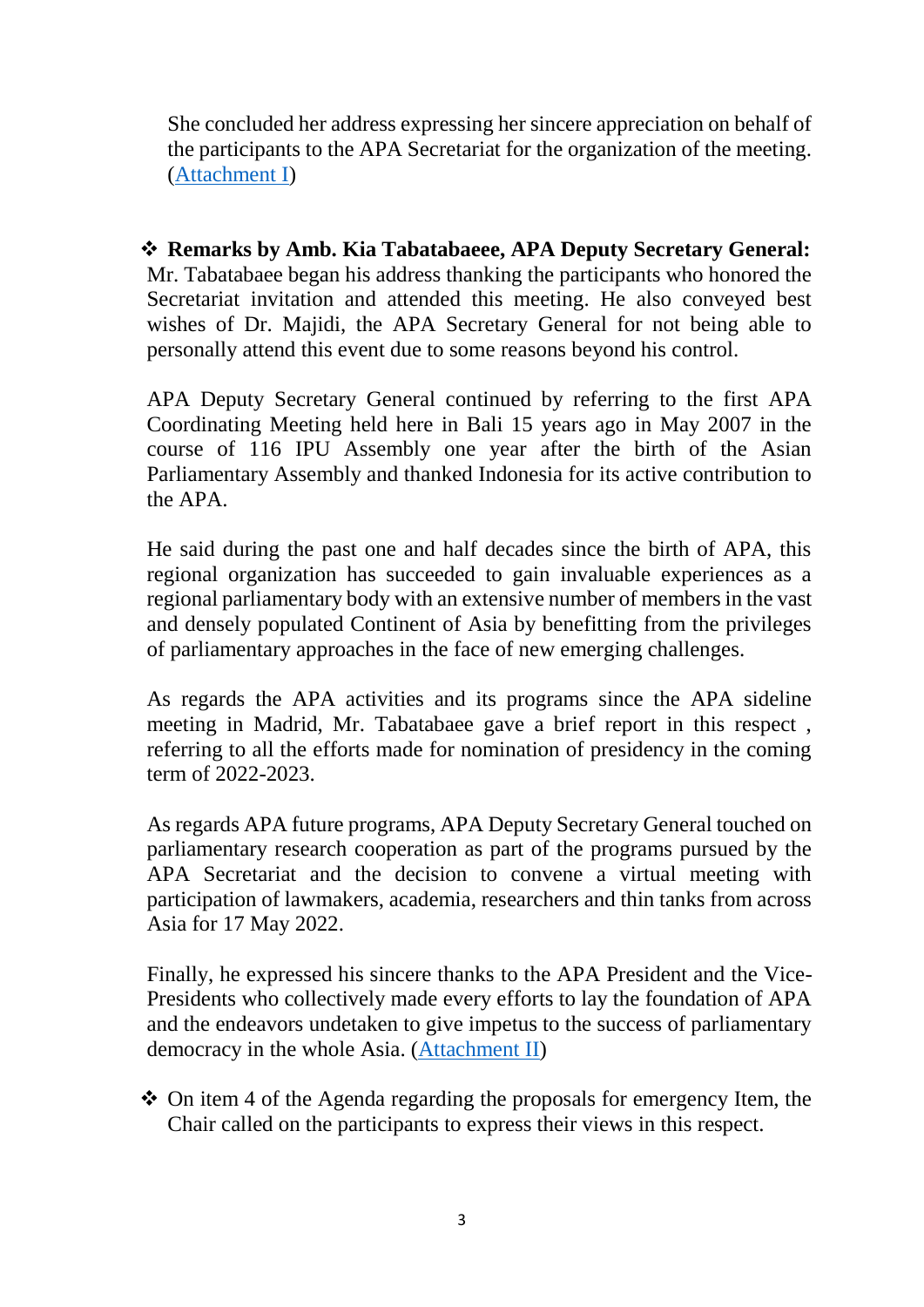Under this item, there were three proposals with the same substantive context about the war in Ukraine submitted by the following IPU member countries:

- 1. *Ukraine: "Russian and Belarusian aggression against Ukraine".*
- 2. *Indonesia: "The role of parliaments in supporting a peaceful resolution to the Russian-Ukrainian conflict",*
- 3. *New Zealand: Peaceful resolution of the war in Ukraine, respecting international law, the Charter of the United Nations and territorial integrity",*
- $\triangle$  As regards this item, there was a good consensus among the participants. The UAE delegation, while supporting the proposed items stated that the conflict between Russia and Ukraine is an issue of great concern to all of us and a balanced position should be taken in this respect as it should not be looked into one-sidedly. He said as representatives of the people and it was our duty is to look into the matter from both sides.

He continued adding that dialogue between the parties is very important and they should solve the issue through negotiation. The UN should duly take action in this respect. Finally, he supported issuance of a balanced statement in this respect.

Humanitarian aids, due care for displaced people and negotiations without any outside inferences were also among other points raised in support of the proposed emergency items about the current war in Ukraine

 As there was no other item in the agenda, the Chair closed the meeting and appreciated the delegates for their participation.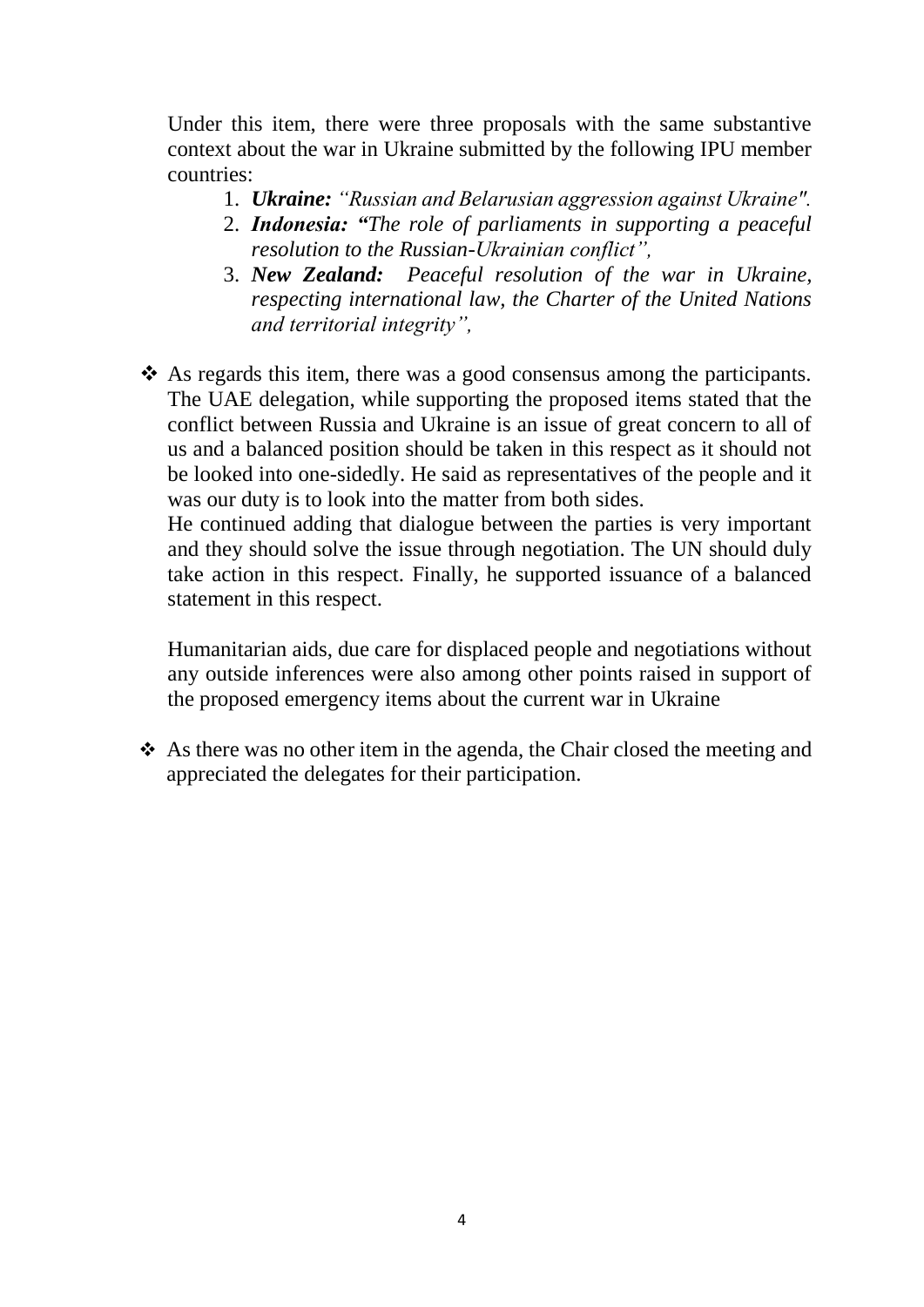#### **Attachment I**

#### <span id="page-4-0"></span>**Opening Address by the Chair of Meeting H.E Mrs. Ravza KAVAKCI KAN, Head of the Turkish Delegation to the IPU and Representative of the APA President**

#### **Honorable Members of the Distinguished Parliaments Dear Participants,**

I would like to express that it is a privilege to be with you at this important APA Coordination Meeting and welcome you all. I would also like to convey best wishes of H.E. Mr. Mustafa SENTOP, who was not able to attend the 144<sup>th</sup> IPU Assembly due to his dense agenda and recent developments in the region.

At the outset, I would like to underline that we strongly reject Russia's military operation against Ukraine and consider it a grave violation of international law. Our support for the sovereignty, political unity and territorial integrity of Ukraine will continue.

Humanitarian conditions are worsening and civilian loss and casualties are increasing. There is an urgent need for ceasefire and humanitarian corridors to evacuate people struck in cities under bombardment and ensure delivery of humanitarian aid.

We are in contact with Russians and we are continuing to call on them to stop this unlawful assault and to get back to the path of dialogue and diplomacy. As you may be aware, our President, H.E. Mr. Recep Tayyip Erdogan, meet with the leaders of both countries. Our Minister of Foreign Affairs, Mevlut Cavusoglu,also met with his counterparts for many times, Ministers for Foreign Affairs of both Russia and Ukraine came together in Turkey during the Antalya Diplomacy Forum.

As being the largest inter-parliamentary institution in Asia, APA has contributed greatly to the stability, prosperity and development of Asia, I believe that the work carried out by APA, which covers not only politics, but also socio-cultural and economic relations, have an important place in Asian continent as well as global level. APA is an important institution of parliamentary diplomacy, which has become an essential element of the democratic contemporary world.

During our Presidency, we have done our best to strengthen and carry the work of APA forward with the cooperation and the support of the member parliaments and General Secretariat, despite the Pandemic. I hope to hand over this worthy task to another member parliament at the next General Assembly meeting. In this manner, I would like to underline the importance of maintaining our efforts to contribute to the parliamentary diplomacy and APA's activities through all kinds of platforms.

#### **Excellencies,**

Today we are here, because we will continue our diplomatic endeavors and carry out the planned meetings within eh IPU framework. We will keep endorsing multilateral mechanisms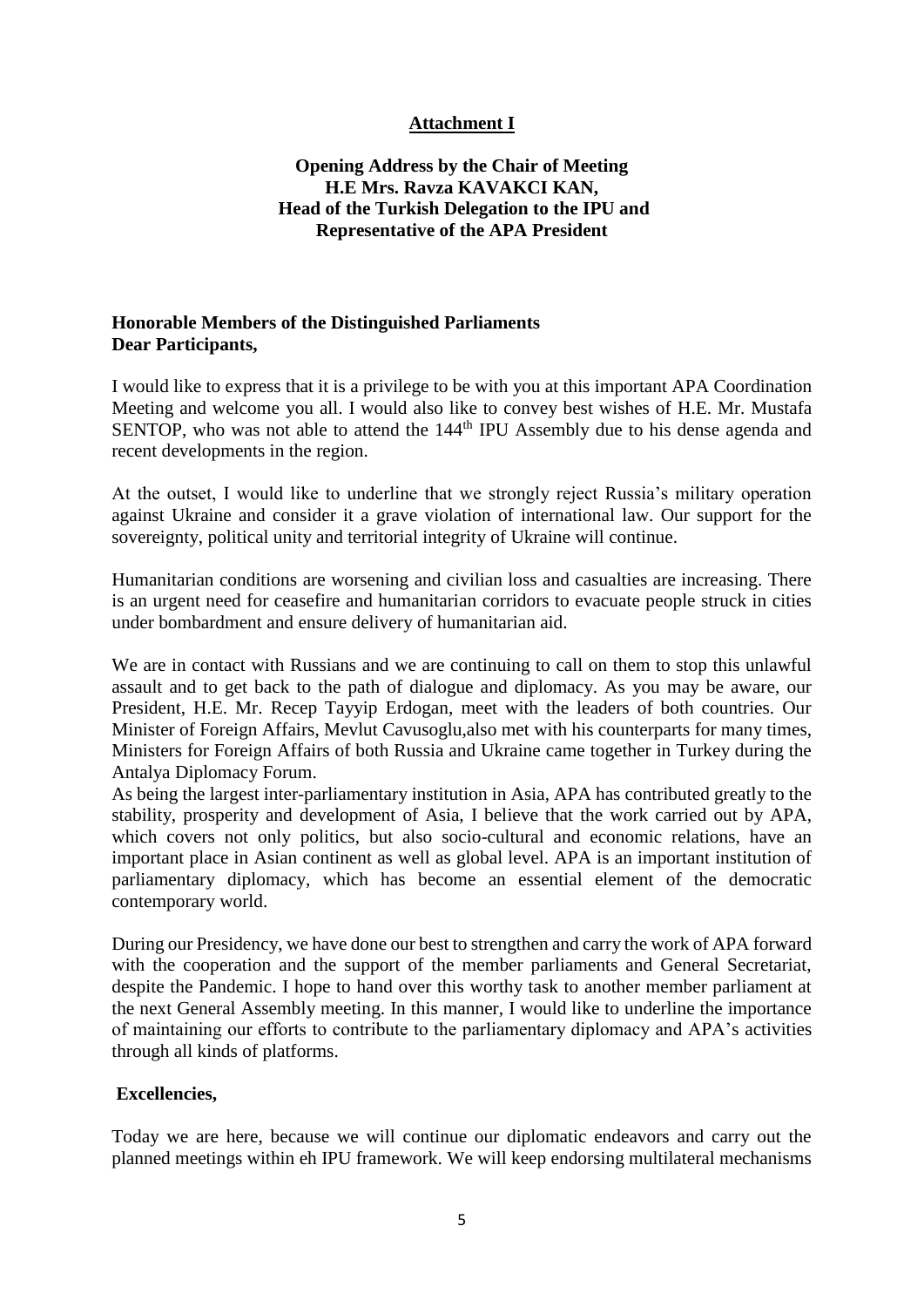in Asia, especially in an era in which promoting international dialogues, peaceful resolution of international issues and confidence-building measures has become significant more than ever.

In this regards, I sincerely hope that our gathering today will serve the purpose of strengthening and furthering the pace of parliamentary diplomacy under the Asian Parliamentary Assembly, as well as conveying our message of insisting on the advancement of international cooperation and dialogue in the region. Therefore, I deem these meetings important, and believe that they will lead us to take more resolute stance and concrete steps to sustain APA activities.

Before concluding, I would like to extend our sincere appreciation to the APA secretariat for the organization of this meeting and to the Secretariat of IPU and our host Indonesia for their efforts for organization of the 144th IPU Assembly and for their warm hospitality.

Thank you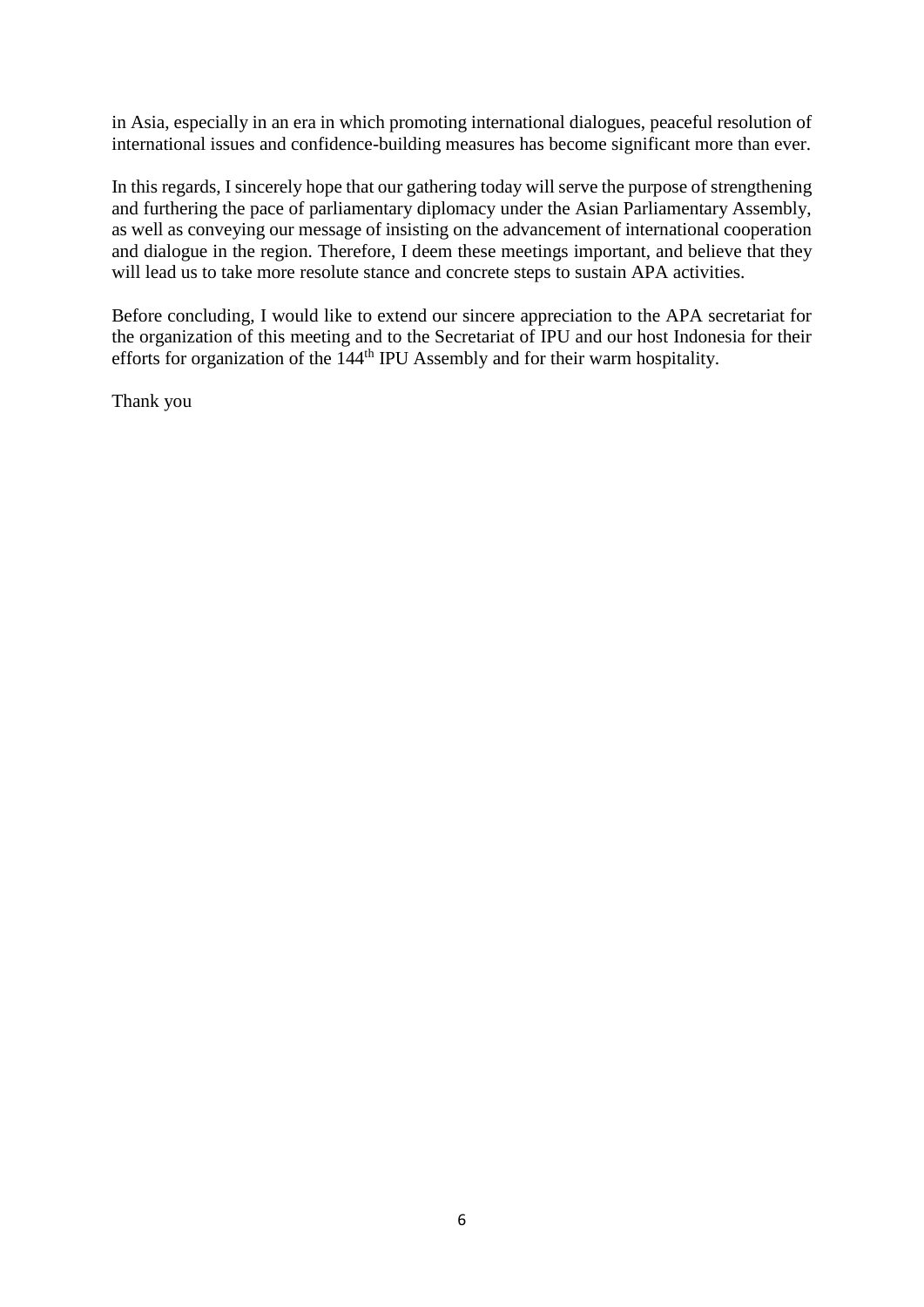#### **Attachment II**



# <span id="page-6-0"></span>**Remarks by H.E. Amb. Kia Tabatabaee Deputy Secretary General of Asian Parliamentary Assembly (APA)**

**At**

#### **The APA Coordinating Meeting**

#### **On the Sideline of the 144th IPU Assembly**

**Sunday 20 March 2022 Bali, Nusa Dua (Indonesia)**

#### **Madam Chair, Distinguished Parliamentarians,**

It is indeed a privilege for me to express my warm welcome to you for participating at this Coordinating Meeting, most particularly, those APA members who celebrate the first day of spring as a traditional feast of Nowruz.

I also would like to convey the best wishes from Dr. Majidi, APA Secretary General, who unfortunately had to cancel his trip to Bali, due to reasons beyond his control.

Thanks God for His gracious blessings, giving the APA Member Parliaments this blessed opportunity to come together once again here in Bali to discuss issues of common interest and share their perspectives on how to work together toward achieving a strong APA in favor of an integrated Asia.

I am also pleased to offer my sincere gratitude to Her Excellency Dr. Ravza KAVAKCI KAN, Head of the Turkish Delegation to the IPU who chairs our meeting today.

It was nearly 15 years ago in May 2007, when the first APA Coordination Meeting was held here at this beautiful resort city just one year after the birth of APA in 2006, in the course of the  $116<sup>th</sup>$  IPU Assembly.

For this amazing coincidence, I deem it necessary to express my deepest appreciation to the government and parliament of Indonesia as the host of the 144th IPU Assembly and one of the active members of our Organization.

In fact, Indonesia has played a major role in the advancement of APA programs as APA President in 2009. During this period, Parliament of Indonesia wholeheartedly and generously hosted several APA meetings:

Considering such a commendable records of cooperation with APA Secretariat, Indonesia is reckoned as one of the earliest proponents of the initiative aimed at creating regional and international organizations. With such a successfully exemplar records for multilateral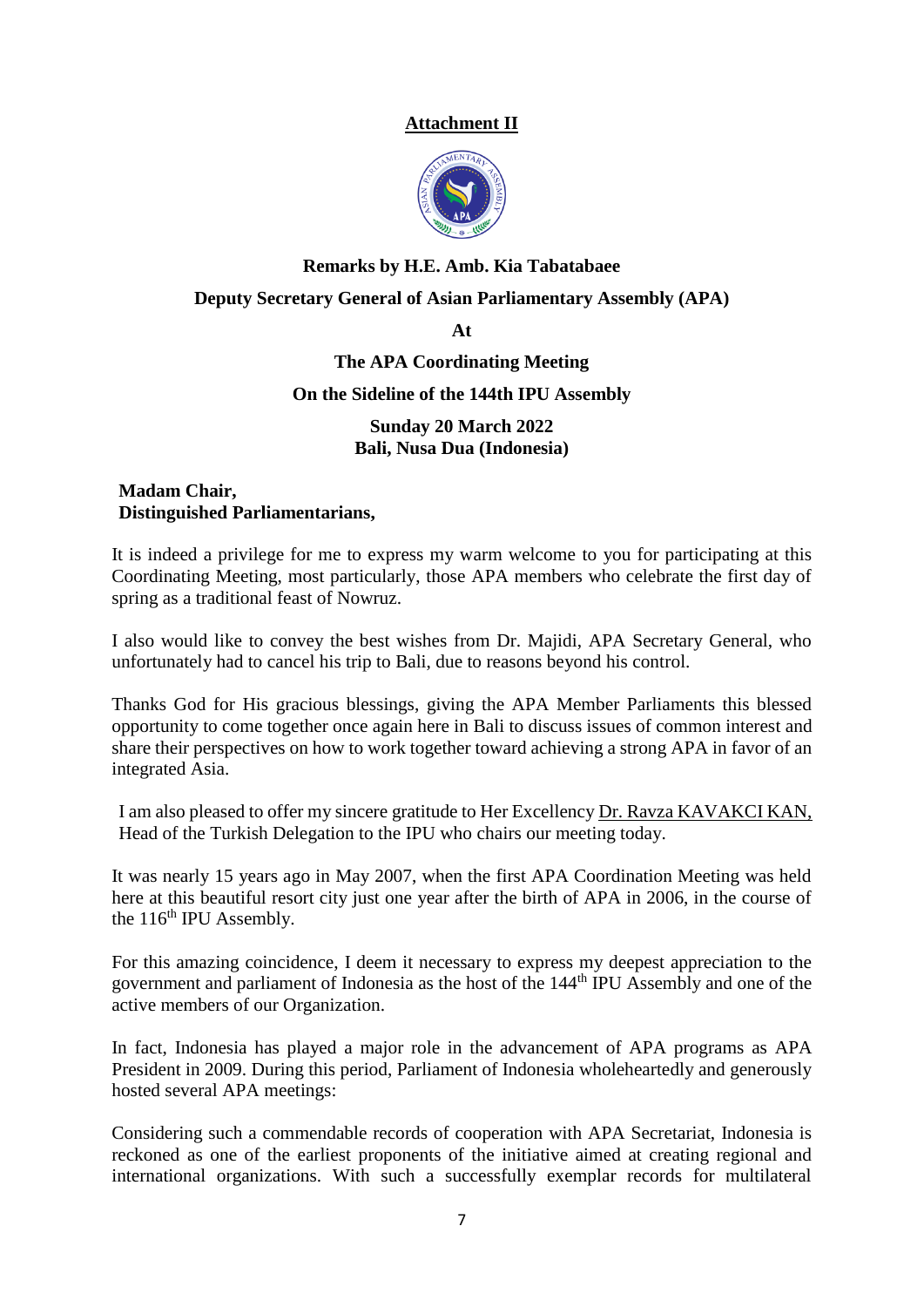cooperation, APA highly expects to benefit from valuable contribution of this APA active member in future ever than before.

During the past one and half decades since its birth, APA as a regional parliamentary body with an extensive number of members in the vast and densely populated Continent of Asia has succeeded to gain invaluable experiences benefitting from the privileges of parliamentary approaches in the face of new emerging challenges.

Characterized for its diverse cultural and religious affiliations as well as well-versed capacity, the APA can provide a wonderful status for its members to close ranks through parliamentary mechanisms in order to achieve the common objectives envisaged in its Charter.

As regards the APA activities and programs since our meeting in Madrid and our future programs, I would like to draw your attention to the following:

### **a) Programs pursued within the interval since our Meeting in Madrid**:

- $\triangleright$  During the past four months, APA Secretariat has been in close consultation with the APA President to duly streamline its programs for 2022-2023. To this end, the Secretariat has regularly communicated with the APA Member Parliaments informing them of the lapse of the current term of presidency and the need for collective efforts to nominate and elect the APA president for the new term of 2022-2023.
- $\triangleright$  On the other hand, due to certain unexpected overlapping of the current programs of the Turkish Parliament, the APA president decided to postpone the 13th plenary Session to sometimes-in May 2022. Following the Turkish Parliament's proposal to hold the 13th plenary meeting in the third week of May, the Secretary General of the APA replied that in the absence of a candidate for the presidency of the APA for the term 2022- 23, this plenary meeting would not be held. Türkiye expresses her readiness to host the 13th plenary meeting in case of the required conditions are met.
- $\triangleright$  However, the APA Secretariat has done its responsibility in this respect and has been able to officially register nomination of the three vicepresidents who will ex-officio chair the Standing Committee Meetings as follows:
- 1. UAE as Vice-President and Chair of the Standing Committee on Cultural and Social Affairs,
- 2. Islamic Republic of Iran as Vice-President and Chair of the Standing Committee on Budget and Planning,
- 3. Kuwait as Vice-President and Chair of the Standing Committee on Political Affairs,